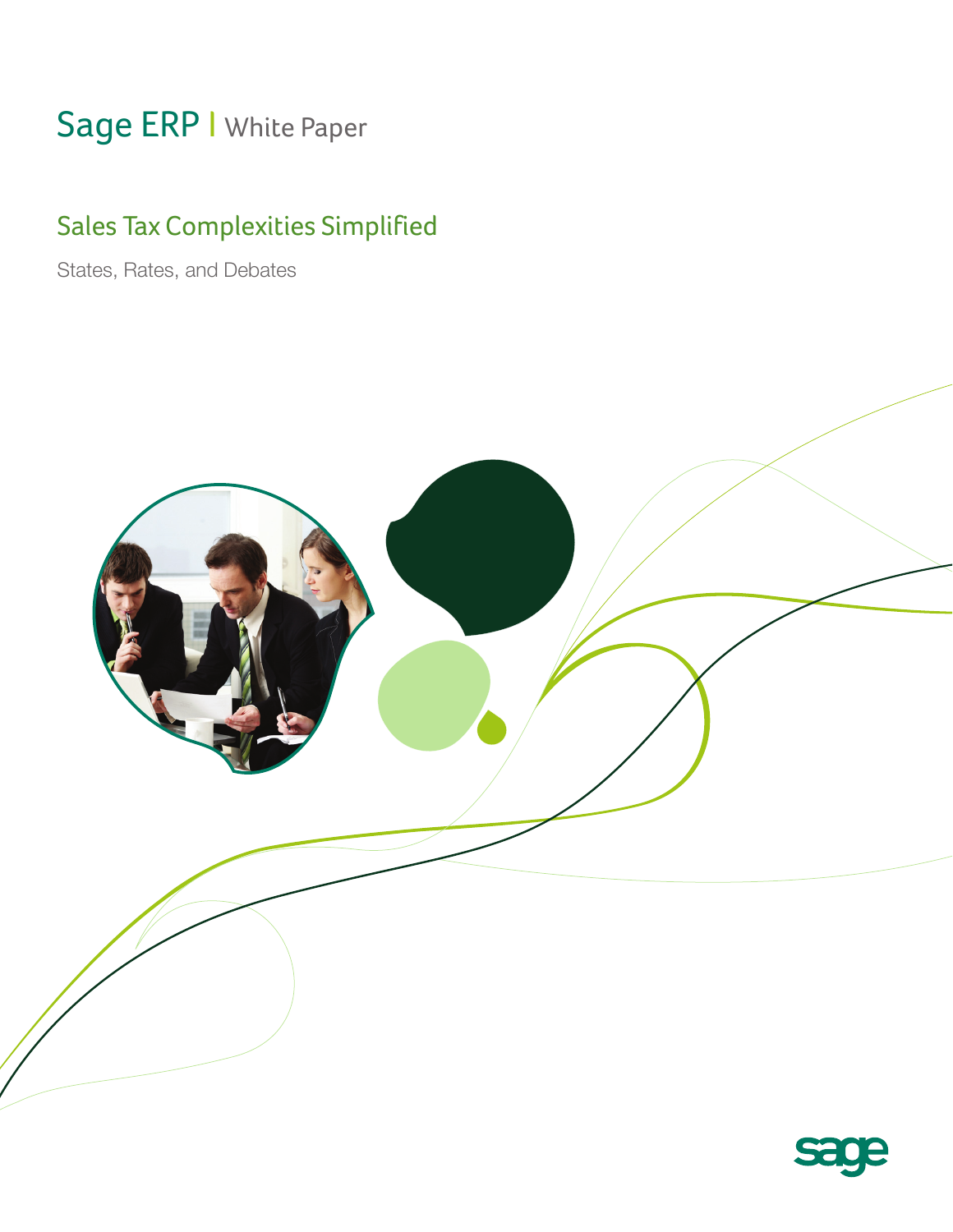# Introduction

One of the hallmarks of the United States is its decentralized system of government, with states, counties, cities, towns, and even smaller areas all free to decide, individually, how to raise the money needed to pay for the services they choose to provide. While that regional flexibility has worked well for many years, it has evolved into a nightmare for retailers to manage.

States and thousands of taxing jurisdictions within them are able to devise and levy their own sales taxes, set their own rates, and decide what will be taxed—or not. And they do.

As a result, more than 15,000 taxing jurisdictions across the nation have generated a mystifying and complex web of sales and use taxes that are in a constant state of flux as state and local lawmakers decide which goods and services will be subject to their taxes, which will not, and when.

In one month alone, taxing authorities in 26 states made 257 changes to their sales tax rates and rules. Indiana led the pack with 26 changes, and states with sales tax holidays included West Virginia and North and South Carolina. Most changes included new rules expanding taxability on goods and services. But those changes were for just one month. From January through October 2010, state and local Departments of Revenue (DOR) had implemented more than 5,000 sales tax rate and rule changes across the nation.

As states struggle in a recessionary economy with budget cuts and deficits, legislators are using sales tax rate and rule changes to generate revenue in an effort to avoid the unpopular strategy of imposing new taxes. But these tactics only serve to further complicate sales tax compliance for businesses trying to keep abreast of constant changes.

Adding complexity to the situation, a growing controversy exists between Internet retailers and brickand-mortar stores. Retailers selling over the Internet are generally able to avoid collecting and remitting sales tax, while brick-and-mortar retailers must collect the taxes that support state and local services.

Working to equalize the sales tax situation between Internet and brick-and-mortar businesses, local, state, and federal legislators have created the Streamlined Sales Tax Agreement. In addition to including provisions for Internet taxation, the agreement also is designed to minimize the costs and administrative burdens for retailers selling throughout multiple states.

### Making Sense out of State Tax Requirements

Taking note of some of the more obscure state taxes in the U.S., it is almost impossible to understand the logic behind them. In the U.S. there are some highly creative—and sometimes arguably bizarre sales tax regulations and exemptions:

- Alabama charges a 10-cent tax on any pack of cards that contains 54 or fewer cards in the deck. The seller must also pay \$1 and an annual tax of \$3.
- Illinois levies a 5% sales tax on candy, where there are very specific definitions to understand. For example, Whoppers, the chocolate malted milk balls from Hershey, are not taxed, but lemon drops are taxed.
- In Minnesota, there is a fur tax. If an item of clothing is comprised of three times more fur than the next most valuable material used to make it, businesses must pay a 6.5% tax on whatever they receive for the sale, shipping, and other charges.
- In New York, any bagel that has been sliced or prepared with toppings is subject to a sales tax. But if it is sold whole and consumed outside of the store, it is untaxed.
- Pennsylvania taxes air—at least the air that comes out of a compressed air vending machine or vacuuming vending machine. So gas stations must charge a tax when customers pump up their tires.

### Sage ERP

#### Sage Sales Tax by Avalara: Making Sales Tax Less Taxing

More than 15,000 taxing jurisdictions across the nation have generated a mystifying and complex web of sales and use taxes that are in a constant state of flux.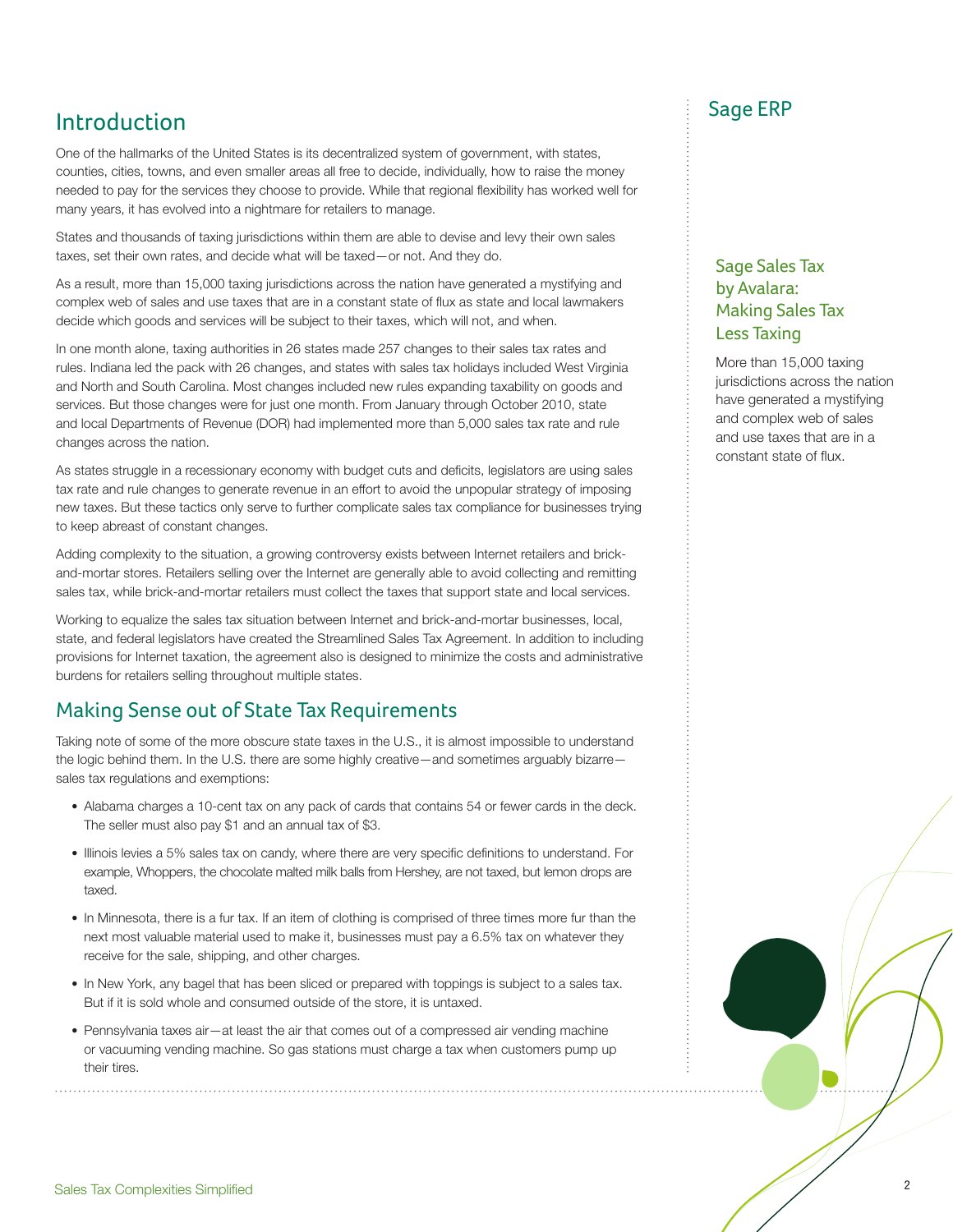This is only a small sampling of some of the more unusual and mystifying state sales tax laws. There are many more—as well as thousands imposed by local jurisdictions.

Further complicating the matter, dozens of states also declare sales tax holidays. Some states offer tax reprieves for products like school clothing for kids, while others give consumers a tax break on hurricane preparedness items, like plywood and nails. In states where hunting is a big business, tax holidays might be in place for firearms, ammunition, and hunting supplies. The holidays are varied and complicated, often taking place over specified dates and limiting the number of items that can be purchased tax-free.

# The Tax Rate Roller Coaster

Sales tax rates and collection practices vary widely in the thousands of taxing jurisdictions across the nation, with special taxing jurisdictions such as transportation or stadium districts, police jurisdictions, environmentally sensitive areas, and even individual retail locations such as specific malls or shopping centers. In Arizona, for example, businesses may fill out an Arizona tax return but also must file a separate city tax return where the business is located. Nationwide, businesses must cope with a huge variety of differing rates and boundaries.

In Colorado, the situation is particularly complex. The state imposes a 2.9 percent sales tax on tangible personal property, including cigarettes. In addition, recent legislative changes have eliminated the state sales and use tax exemption for certain items in an effort to help balance Colorado's budget. Effective this year, candy and soft drinks, including those sold in vending machines, are no longer exempt from Colorado sales/use tax.

Additional items that are no longer exempt include:

- Nonessential packaging items related to sales of food and beverages.
- Energy used for industrial and other related purposes.
- Standardized computer software.
- Agricultural compounds and pesticides.
- Materials used in direct mail advertising.
- Sales by out-of-state retailers



There are more than 15,000 taxing jurisdictions in the U.S. and Canada. Sage Sales Tax by Avalara provides an interactive tool to get the correct rate for every one.

# Sage ERP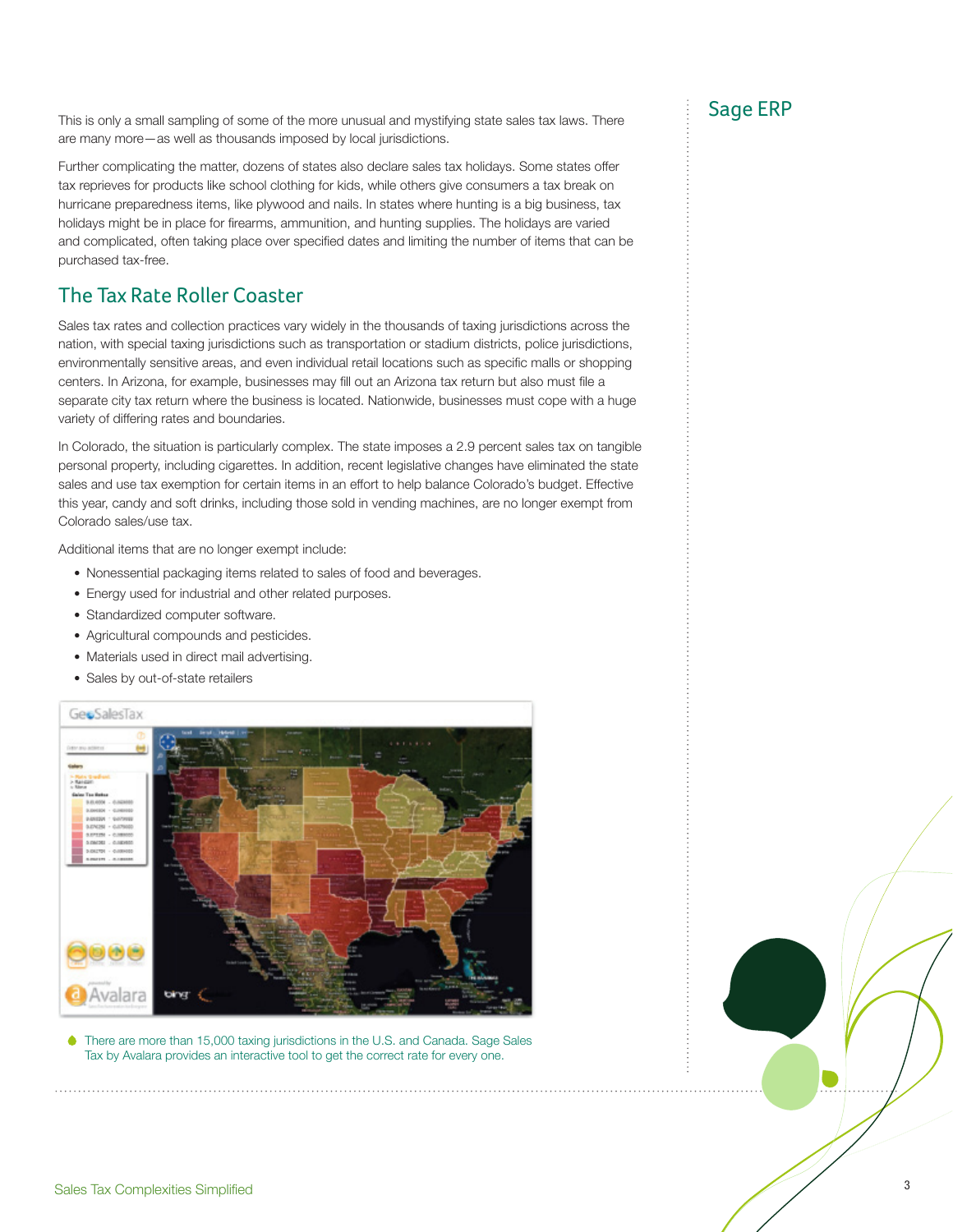The situation in many other states and jurisdictions across the nation is similarly complex, requiring sellers of goods and services to stay abreast of such changes—as well as the boundaries of taxing jurisdictions in which they do business.

While the U.S. Postal Service has established ZIP codes for mail delivery, tax jurisdictions do not generally follow ZIP codes. In order to help businesses cope with these differences, providers of automated solutions continually research the physical boundaries of taxing jurisdictions nationwide. Without the use of geospatial technology, there is simply no way, in many cases, to accurately determine which jurisdiction applies to a transaction.

In addition to determining what products are taxed and where, retailers who do business across tax jurisdiction boundaries also must understand who must pay the tax and who is exempt. For example, if the product is sold to a government entity, including a Native American tribal government, it is generally not subject to sales tax. Nonprofit organizations are often exempt, and there are other exemptions as well. Often the difference simply depends upon the creativity of the individual legislature.

Another factor is whether a company has "nexus," or a physical location, in a local jurisdiction. If so, it must collect sales taxes. The retailer is the agent that the states use to collect sales and use taxes. Some states provide compensation to help cover the cost of collecting these taxes, and some do not. Many states provide a sales tax discount to vendors, but again, these rules vary widely.

## Legislation Sparks Debate

To help simplify sales tax compliance and collection, the National Governor's Association (NGA) and the National Conference of State Legislatures (NCSL) in 1999 created the Streamlined Sales and Use Tax Project (SSTP). A key objective was to reduce the complexity in multistate tax issues—as well as to harness the potential of online sales as a source of tax revenue.

A Streamlined Sales Tax Agreement has been developed that is intended to minimize costs and administrative burdens on retailers that collect sales tax, particularly those operating in multiple states. It also encourages "remote sellers" selling over the Internet and by mail order to collect tax on sales to customers living in the states that have signed on to the agreement.

Forty-four states have concurred with the agreement, and 23, representing 33% of the nation's population, have passed conforming legislation. On January 1, 2011, Georgia joined that list, bringing the total to 24. In addition, conforming legislation is pending in ten other states.

"Sales tax administration through the SSTP is improved through tax law simplification, more efficient administrative procedures, and emerging technologies," said Scott Peterson, SSTP executive director.

Advocates of the SSTP contend that local brick-and-mortar stores operate at a competitive disadvantage with remote sellers who do not collect or pay sales and use tax. Local stores, they say, serve as "showrooms" for Internet and catalog sellers, with customers' checking out merchandise locally but purchasing it online to avoid paying sales tax.

But Peterson said the SSTP changes that. "Brick-and-mortar retailers benefit from the simplified and uniform measures as well as from not having to compete with people outside the state where the sales tax differential exists," he noted. "They can compete on the basis of something other than sales tax."

The heart of that issue is the 1992 U.S. Supreme Court decision in Quill vs. North Dakota, which found that a state cannot require a seller to collect sales tax on sales made to buyers in that state unless that seller has a physical presence in the state. To change this finding, Congress must change the law.

Meanwhile, 1,200 retailers currently collect sales tax in "Streamlined States" under a voluntary system. Those 1,200 retailers have collected more than \$468 million in sales tax from those states, but advocates point out that this is a small fraction of potential sales tax collections. Some studies estimate that by 2012, states could be unintentionally forfeiting as much as \$23 billion per year in uncollected sales taxes.

# Sage ERP

#### What, Where, and Who?

In addition to determining what products are taxed and where, retailers who do business across tax jurisdiction boundaries also must understand who must pay the tax and who is exempt.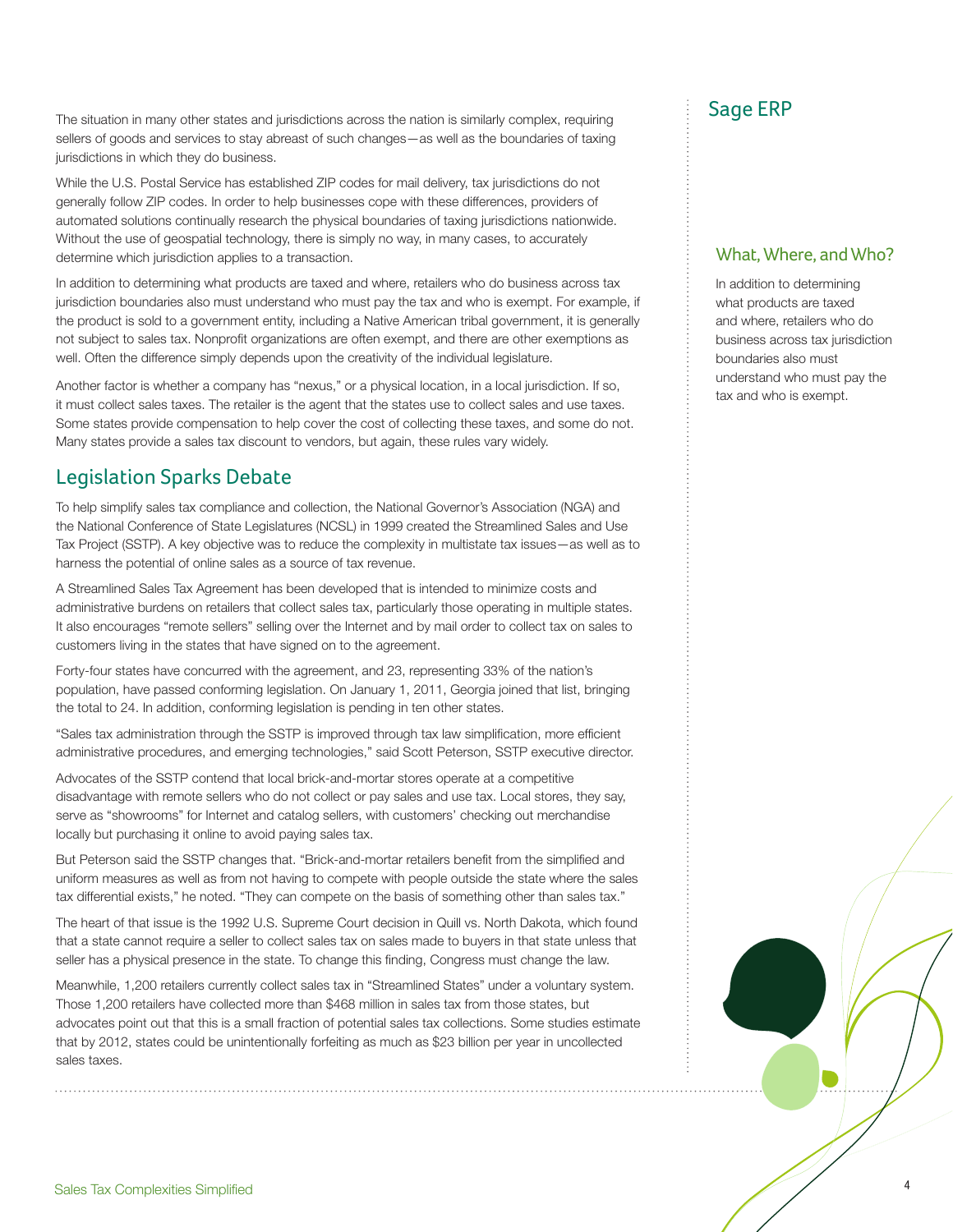# E-Retailers Resist Compliance

An early argument used by Internet sellers was that the complexity of sales tax laws across the nation made it impossible for them to comply and that as a fledgling industry, they should not have the additional burden of sales tax compliance.

"But today, that is a huge red herring," contends James Dion, founder and president of Dionco, Inc., a Chicago-based retail consultancy. "The time has come for the Internet retailers to compete fairly and stop using the complexity issue as a way to avoid sales tax compliance responsibility. They have had the chance to get a toehold, and now the revenue being lost by municipal and state governments is staggering."

However, Stephen McGonegal, an associate at Econometrics, Inc. in Bethesda, Maryland, argues that states that do not participate in the SSTP would benefit from the migration of Internet shoppers that would switch to making their purchases from companies in nonparticipating states in order to avoid paying the sales tax.

In a study he coauthored when he was president of Independent Analysis Inc., McGonegal argued that while states participating in the SSTP would increase their sales tax receipts by about \$4.8 billion, about \$29 billion in sales would shift to zero-sales-tax states, and so the tax revenue on those sales would be lost.

However, he agrees today that if Congress passes a uniform law that would end "migration out of the regulated zone," the lost sales and taxes would be reduced. Still, there are currently five states that do not charge sales taxes: Alaska, Delaware, Montana, New Hampshire, and Oregon, and they could benefit, he said.

Dion pointed out that large brick-and-mortar retailers with stores in all 50 states and U.S. territories have "figured it out." "Their Point of Sale (POS) registers, with the help of automated sales tax solutions, know exactly what tax to collect and where it needs to be remitted," he said. The SSTP is a "great way of short- skirting the complexity issue," Dion agreed.

# Automated Solutions Simplify Tax Compliance

Attempting to keep track of the constantly changing state tax situation manually can be overwhelming for any business. But automated solutions can help companies meet those statutory tax requirements, and at a very reasonable cost.

Technology solutions are helping businesses by taking the manual monitoring and updating out of their hands. These solutions can literally monitor tens of thousands of taxing jurisdictions and provide licensed users and on-demand sales tax management clients with up-to-date rate and boundary information on a regularly scheduled basis.

A number of solution providers have been certified by the Streamlined Sales and Use Tax Project (SSTP) to provide assistance to businesses that sell in multiple states.

## Automated Technologies Provide Compliance Assistance

Under the Streamlined Sales Tax Agreement, companies doing online business nationally would be responsible for collecting and filing tax returns in all jurisdictions where they have sales. To deal with that problem, the SSTP has contracted with and certified several companies to provide software assistance. Retailers that use those providers will be held harmless in the event of mistakes in calculation.

Limited audit liability protection is one of the many benefits of the Streamlined Sales Tax Project, provided the seller uses a Certified Service Provider (CSP). The CSP works with state auditors to resolve audit issues before the customer is involved.

# Sage ERP

*"The time has come where the Internet retailers are going to have to compete fairly and can't use the complexity issue as a way to avoid this responsibility."*

—James Dion, president, Dionco, Inc.

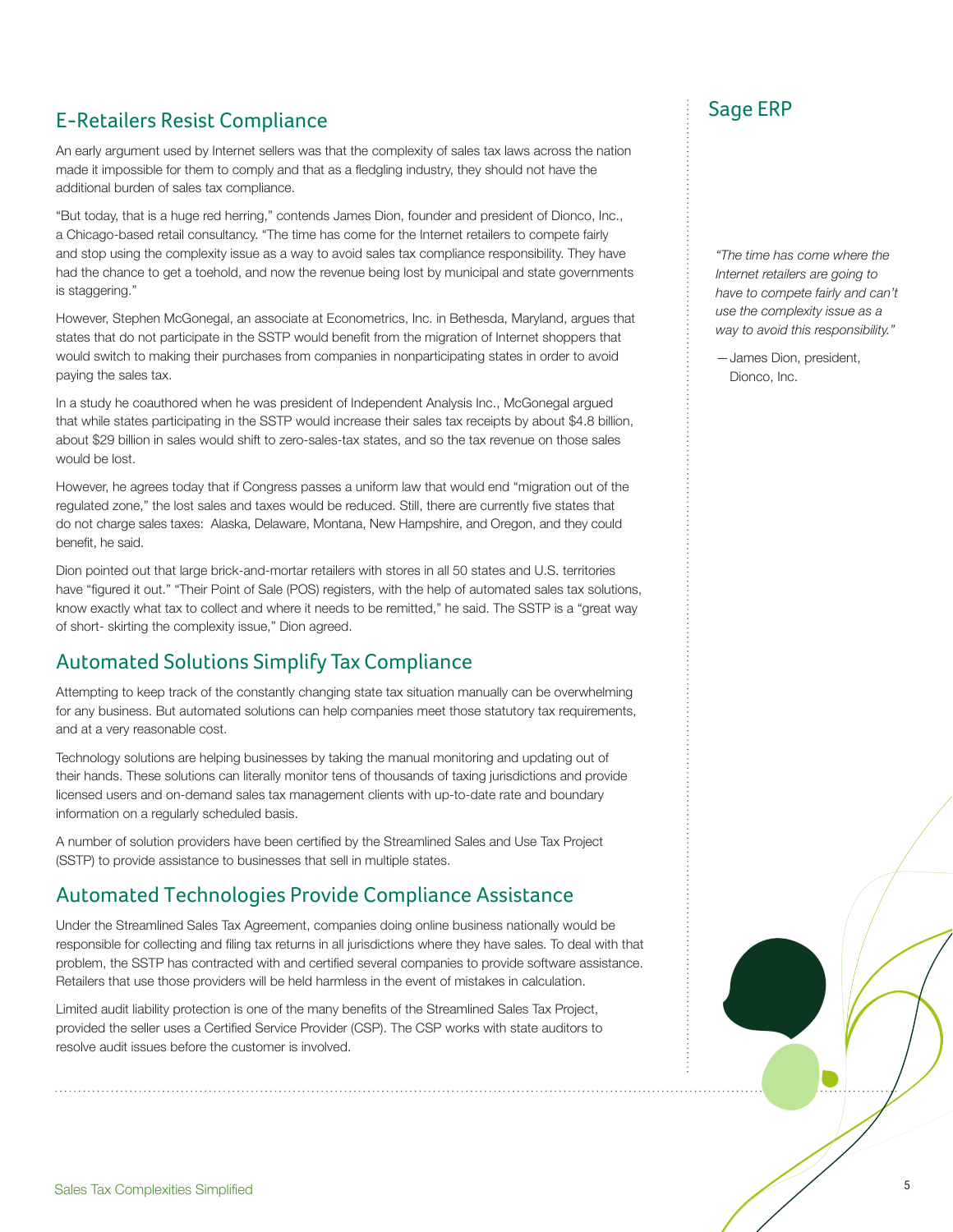Meanwhile, legislation introduced in Congress in 2010, known as the Main Street Fairness Act, would allow states to collect sales tax for online purchases, implementing the Streamlined Sales Tax Agreement and, thus, helping to simplify the tax collection process for participating states.

"This bill would create a level playing field between online merchants and local stores while ensuring that state and local governments can collect the sales tax revenue they need to support vital services like police and fire departments, ambulances, and schools," explained NRF Vice President and Government and Industry Relations Counsel Maureen Riehl.

But Internet sellers are lined up against the bill and can be expected to flex their muscles. The Direct Marketing Association (DMA) filed a federal lawsuit against the state of Colorado for its Internet sales tax law, contending it is unconstitutional and a violation of consumers' privacy.

Amazon.com and eBay are leading opponents. Brian Bieron, senior director, Federal Government Relations and Global Public Policy at eBay, said the measure would "undermine small business retailers that use the Internet." Amazon.com is fighting the matter in court. In early November 2010, a New York appeals court reinstated Amazon.com and Overstock.com's lawsuit claiming a state law forcing them to collect sales taxes is unconstitutional.

# Sales Tax Complexities Simplified

Clearly, the companies that sell products across tax jurisdictional lines face a complex web of requirements that is constantly evolving. As indicated by the SSTP, technology solutions exist to help address these issues and difficulties, and several companies have been certified under the SSTP to provide the necessary assistance quickly and easily.

A CSP is designed to allow a business to outsource its sales tax administration function. The software system of a CSP knows what products and services are taxable, the tax rate at which they are taxable, can interface with the retailer's accounting, financial, POS, and e-commerce system, and a few will also file the tax return and remit the tax on the retailer's behalf.

There are a number of companies certified to provide these services, including Sage Sales Tax by Avalara, which offers a fully automated, end-to-end sales tax solution that provides customers with the most up-to-date and reliable taxability rules, jurisdictional assignments, and sales tax rates. And because the Sage Sales Tax service is completely web-based, the service captures transactions in real-time and therefore provides completely accurate sales tax calculations.

## Conclusion

Businesses across the nation face a complex web of sales tax requirements resulting from differing rates, standards, and requirements in some 15,000 taxing jurisdictions that range from states to individual companies.

At the same time, there is unfairness at work—with Internet sellers generally able to avoid collecting and paying sales taxes on the products they sell, creating an unfair competitive advantage over brick-andmortar retailers that must collect those taxes to support state and local infrastructure.

There is a broad, national effort to rectify this situation—the Streamlined Sales Tax Project, to make the rules of the road more uniform nationally while still allowing local jurisdictions the power to establish their own sales taxes as they choose. That project also has a goal of achieving competitive equity for businesses on Main Street by ending the free tax ride currently enjoyed by online retailers.

Retailers, both those on Main Street and those online, need help in staying abreast of the hundreds, even thousands, of varying tax requirements that they face, especially if they serve a multistate customer base. The SST project has approved a number of technology companies to provide this assistance.

# Sage ERP

#### **Lawsuits**

In early November 2010, a New York appeals court reinstated a lawsuit filed by Amazon.com and Overstock.com claiming a state law forcing them to collect sales taxes is unconstitutional.